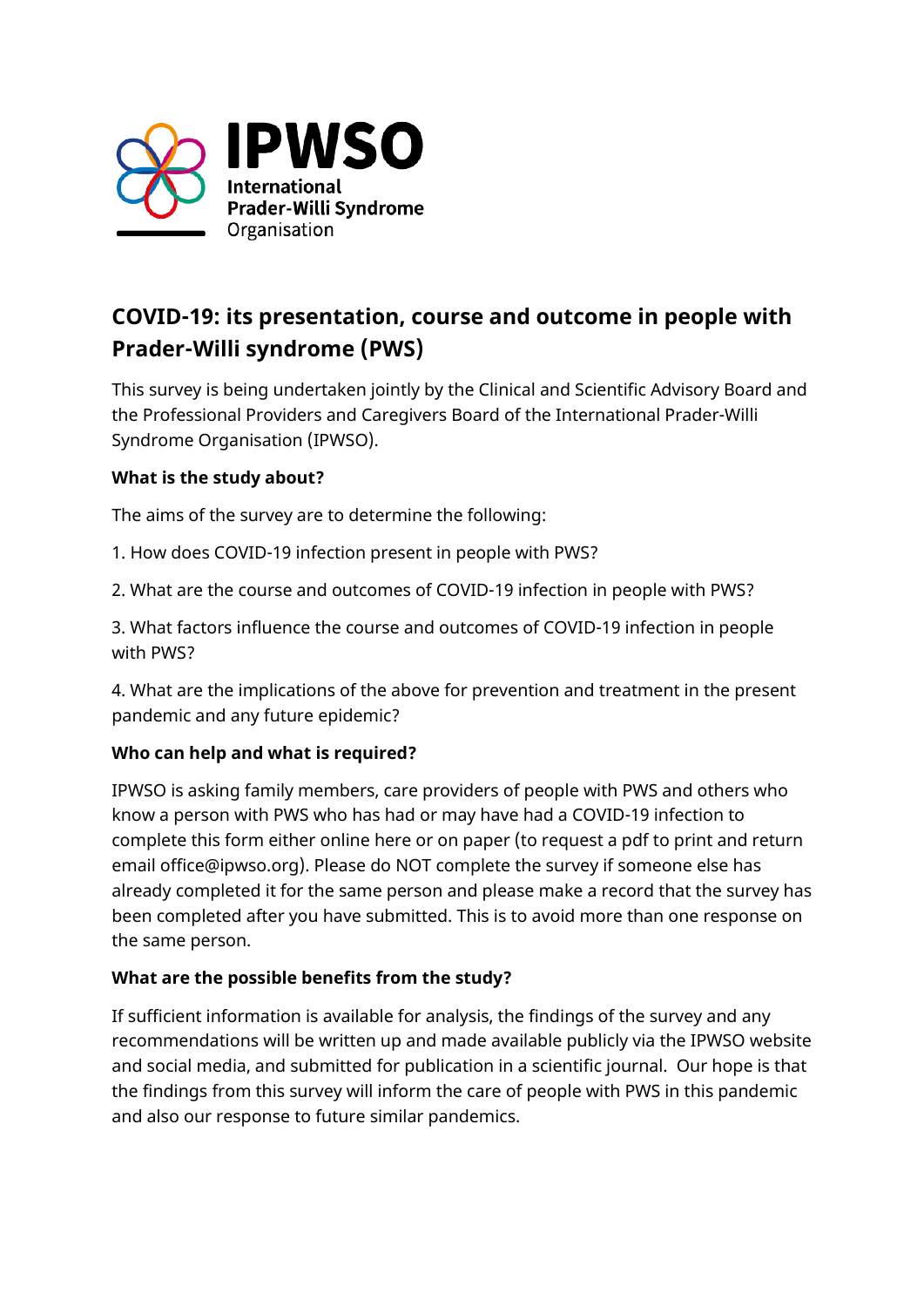## **The survey**

Please complete this survey after the person has come to the end of their COVID-19 infection, answering as many of the questions as you can to the best of your ability. If you are uncertain about the answers to any specific question do consult with others. The survey will take approximately 15 to 30 minutes to complete and must be completed in one go. Where a written response is required, please write in English if you feel able to or in your own language, we will arrange translation. Keep your answers short using only single words where appropriate. Thank you for your support and understanding.

## **Consent**

The survey is anonymous. The age of the person with PWS and country of residence are requested because these may be important factors in the outcome of their COVID-19 infection. No identifiable information will be available about any individual with PWS. Taking part is entirely voluntary and if you prefer not to do so we understand. A more extensive information sheet is available on our website www.ipwso.org/covid-19 and can be printed if necessary.

If you have any questions, please contact Agnes Hoctor (office@ipwso.org). We appreciate that this survey will be particularly difficult for those family members and/or care staff who were caring for someone with PWS who subsequently passed away. If it is too difficult we understand. If there is someone else who knew the person well who you feel can help do ask them.

Thank you for your help.

Copyright © 2020 IPWSO. All rights reserved.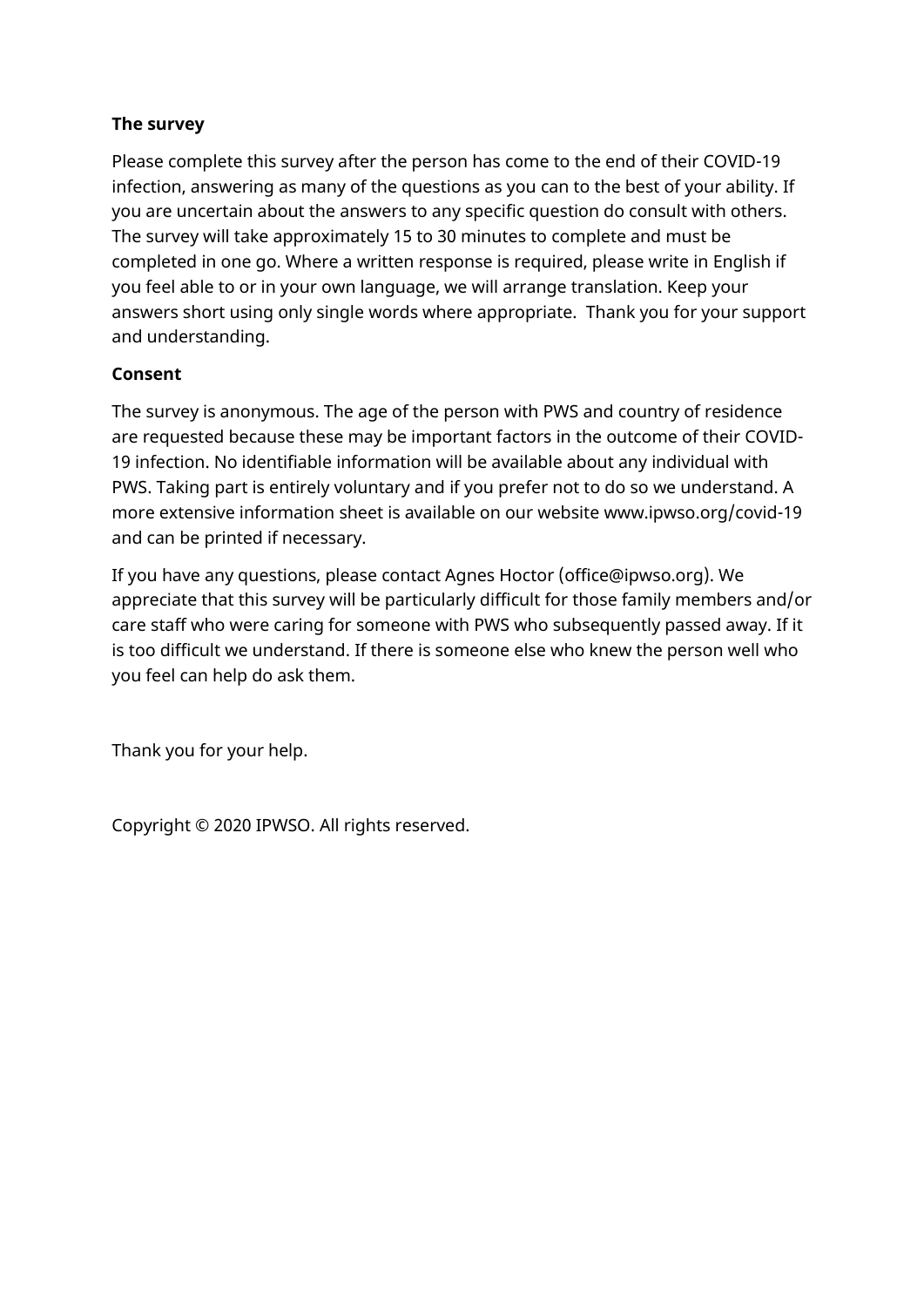| Respondent |           |              |                  |  |
|------------|-----------|--------------|------------------|--|
|            | Anonymous | $\checkmark$ | Time to complete |  |
|            |           |              |                  |  |

## Consent

Please indicate that you are willing to complete the survey and that you understand how your answers will be used.

1. I have understood the reasons for the survey and that I do not have to take part and I understand that by submitting this form I am consenting to taking part in the survey. \*

| Yes |
|-----|
|     |

No

- 2. I understand that the anonymised information provided will be used as set out in the information sheet. \*
	- ◯ Yes

◯ No

3. I understand that the information collected will not be used to identify the person with PWS affected by COVID-19 and all information is anonymised and will be stored securely. \*

| Yes |
|-----|
|     |

◯ No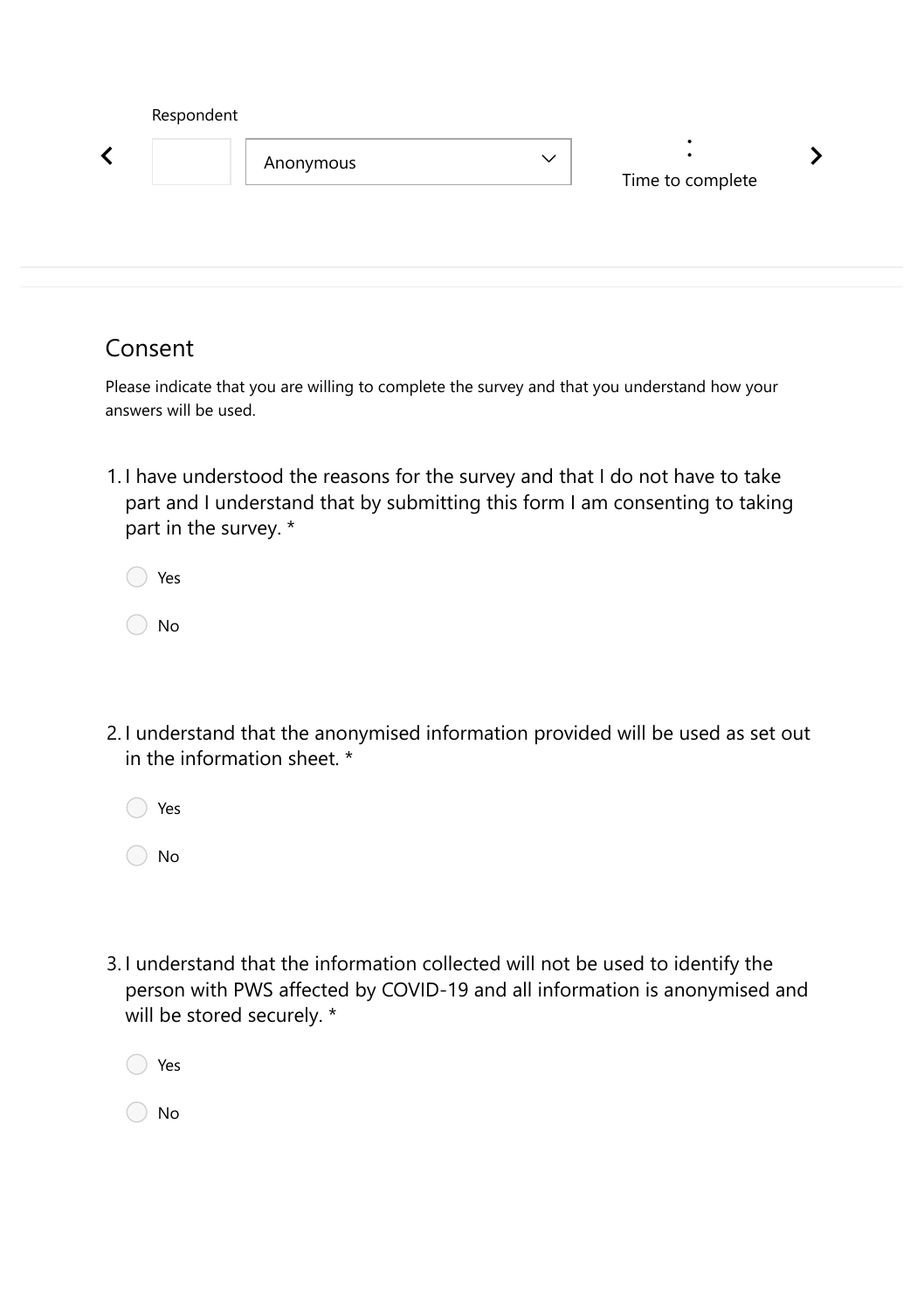4. I am a family member/friend/paid carer for the person with PWS who is suspected as having or has been diagnosed as having COVID-19 infection and I have known the person concerned during the period they have been ill. \*

| Yes |
|-----|
| No  |

5. If it is possible to do so, please ask the person with PWS for their assent/consent to you giving this information. Please explain that the survey is anonymous and that their identity will not be known to IPWSO. Please indicate by selecting the statement that best applies. \*

| This survey has been explained to the person with PWS and they agree to the survey |
|------------------------------------------------------------------------------------|
| being completed                                                                    |

- The person with PWS is too ill at present to ask for their agreement but I believe that they would have agreed if they had been well enough
- The person with PWS has passed away
- $\bigcirc$  Other, for example the person is a child/unable to understand the survey

## The questions below apply to the person with PWS

Background about the person and information about the illness

## 6. Age of the person with PWS. \*

7. Sex of the person with PWS (assigned or self-reported). \*

Female

Male

Non-binary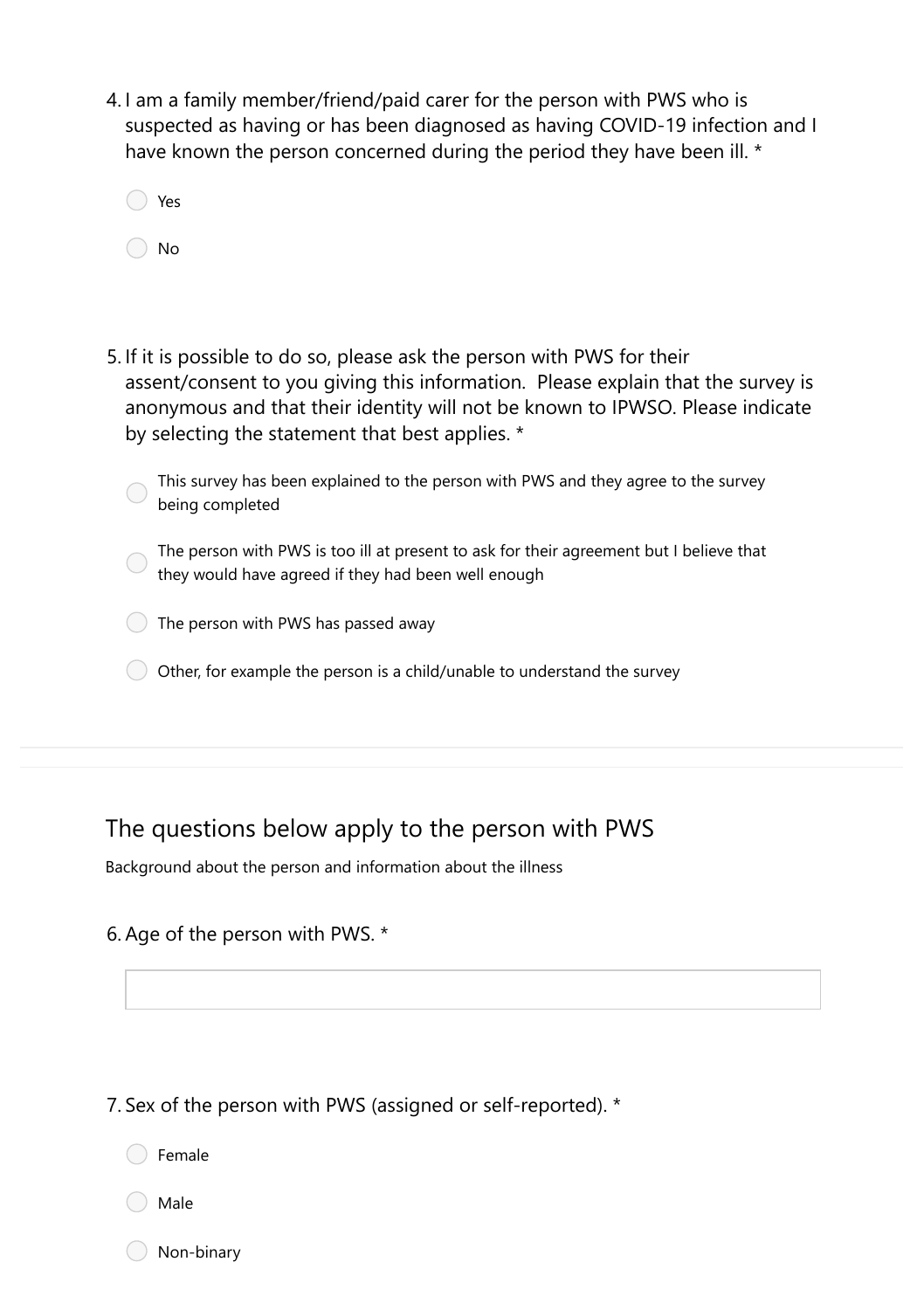8. Country of residence at time of illness. \*

## 9. Diagnosis of PWS (select one only). \*

 $\bigcirc$  Diagnosis made by a doctor and confirmed by a genetic test

 $\bigcirc$  Diagnosis made by a doctor but NOT confirmed by a genetic test

Uncertain how the diagnosis was made

## 10. Genetic subtype (select one only). \*

- Deletion
- UPD (disomy)
- **Imprinting centre defect**
- **Other**
- Not known

## 11. Diagnosis of COVID-19 (select one only). \*

 $\bigcirc$  Confirmed medically by a positive test (from a nose or mouth swab)

 $\bigcirc$  Suspected and diagnosed by a doctor but not confirmed with a test

Suspected because of known contact with a carrier and/or characteristic symptoms but  $\bigcap$ not diagnosed by a doctor or by a test

Other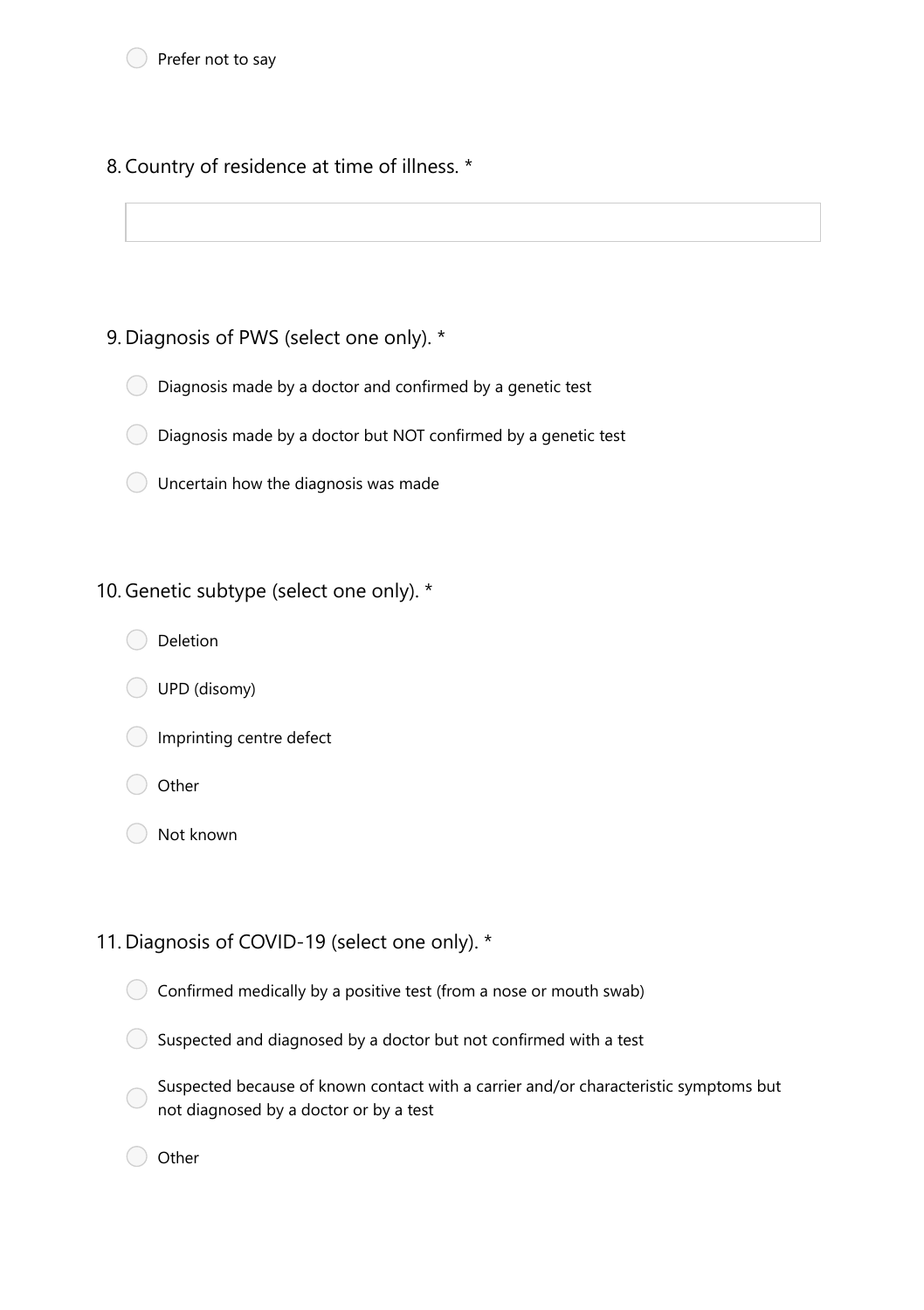12. If you replied "Other" please specify here.

13. Weight at the time of infection (please include units i.e. lb, stones or kg).

14. Height (please indicate units i.e. feet or metres).

15. Please indicate whether the person with PWS has been diagnosed with having any of the following illnesses before the onset of the COVID-19 infection (select all that apply).

Diabetes mellitus

Scoliosis requiring treatment at any time in the person's life

|  |  |  | Sleep apnoea |
|--|--|--|--------------|
|--|--|--|--------------|

Respiratory illness (e.g. asthma, chronic chest disease)

Mental illness (e.g. psychosis or mood disorder)

Cardiovascular disease (heart and/or blood vessel)

Pulmonary emboli (blood clots in the leg and/or lungs)

**Other** 

Not known

16. If you selected "Other" above please specify here.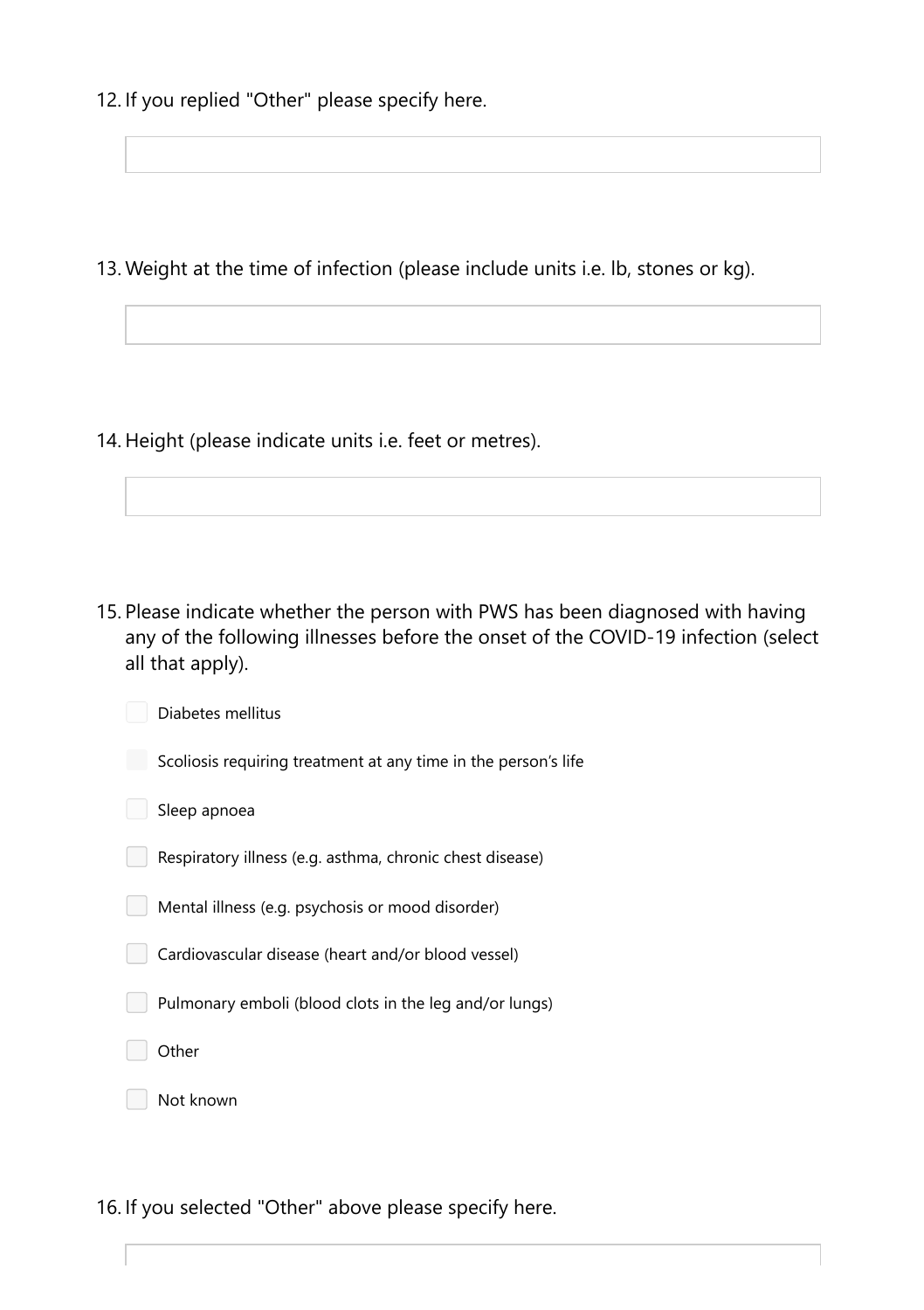17. Please indicate if the person with PWS was receiving any of the following treatments before the onset of the COVID-19 infection (select all that apply).

| Growth hormone replacement                                                                    |
|-----------------------------------------------------------------------------------------------|
| Sex hormone replacement                                                                       |
| Insulin injections for diabetes mellitus                                                      |
| Tablets or injections (other than insulin) for diabetes mellitus (please list below if known) |
| Treatment for sleep apnoea (e.g. CPAP at night)                                               |
| Medications for high blood pressure (please list below if known)                              |
| Medications or treatments for mental illness, anxiety or behaviour problems                   |
| Other                                                                                         |
| Not known                                                                                     |

18. If you selected "Other" above, or if you have indicated the person with PWS is on medication please list the names on the package/bottle here.

19. Please indicate whether the person with PWS had been a regular smoker of cigarettes in the past year.

Yes

No

Not known

Please indicate which of the following living circumstances best apply. 20. Circumstances at the time of the infection (select one only).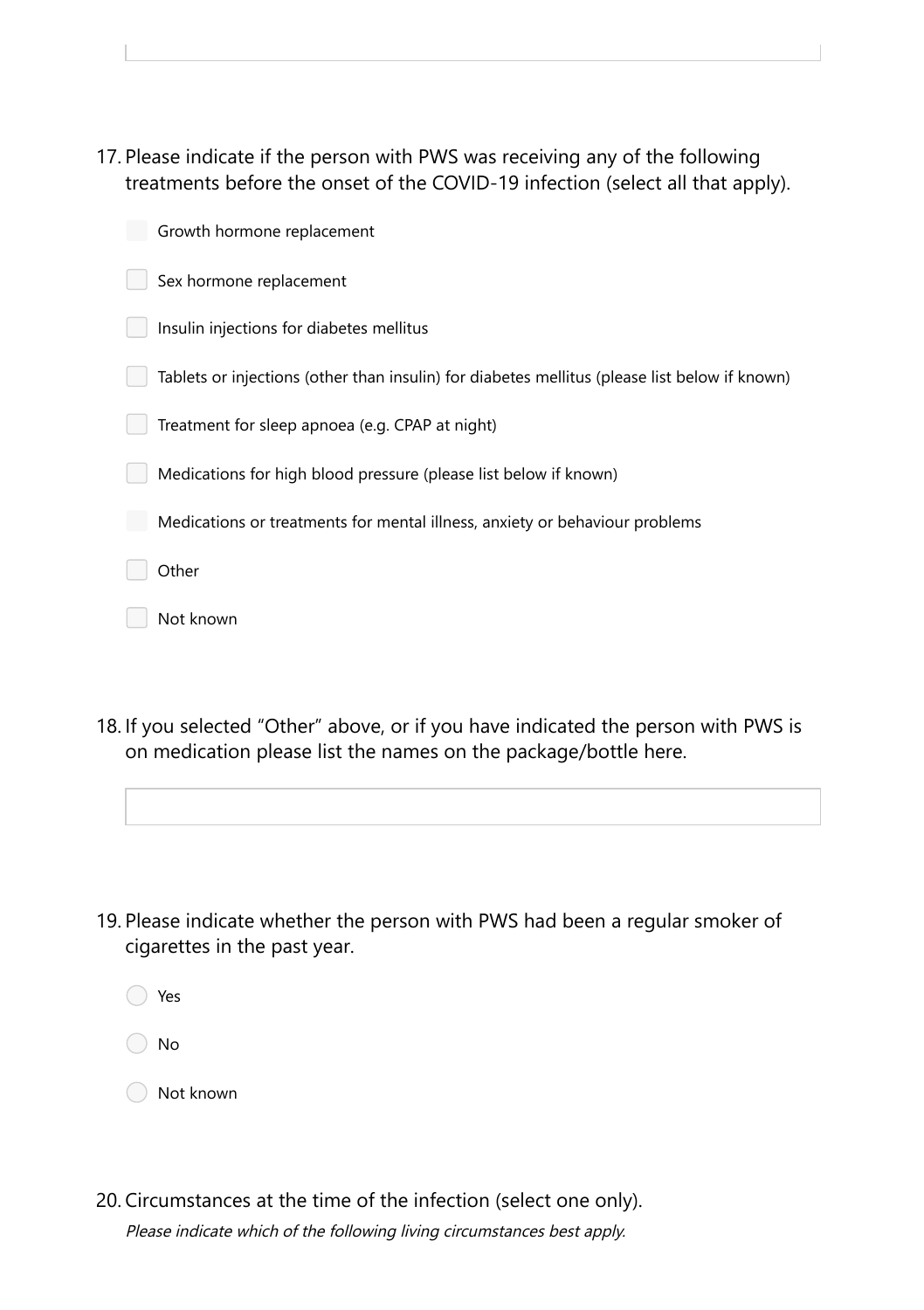- Living at home with family members Living in a group setting for people with PWS, with staff support and food security Living in a group setting for people with and without PWS, without or with limited food security Living by themselves with at least daily staff support and food security  $\bigcirc$  Living by themselves with minimal support and no food security Other
- 21. If you selected "Other" above please specify here.

- 22. Please indicate if you noticed any of the following signs or symptoms during the COVID-19 illness (select all that apply).
	- 1. Developing a temperature
		- 2. Vomiting
	- 3. Becoming more withdrawn or low in mood
	- $\vert$  4. An increase in behaviour problems compared to the previous two weeks
	- $\Box$  5. A decrease in behaviour problems compared to the previous two weeks
	- 6. Complaining of loss of smell
	- 7. Complaining that food tasted differently
		- 8. Loss of appetite compared to the previous two weeks
		- 9. Increase in appetite compared to the previous two weeks
		- 10. Change in bowel habit (e.g. constipation, diarrhoea) compared to the previous two weeks
	- 11. Complaining of feeling unwell
		- 12. Complaining of pain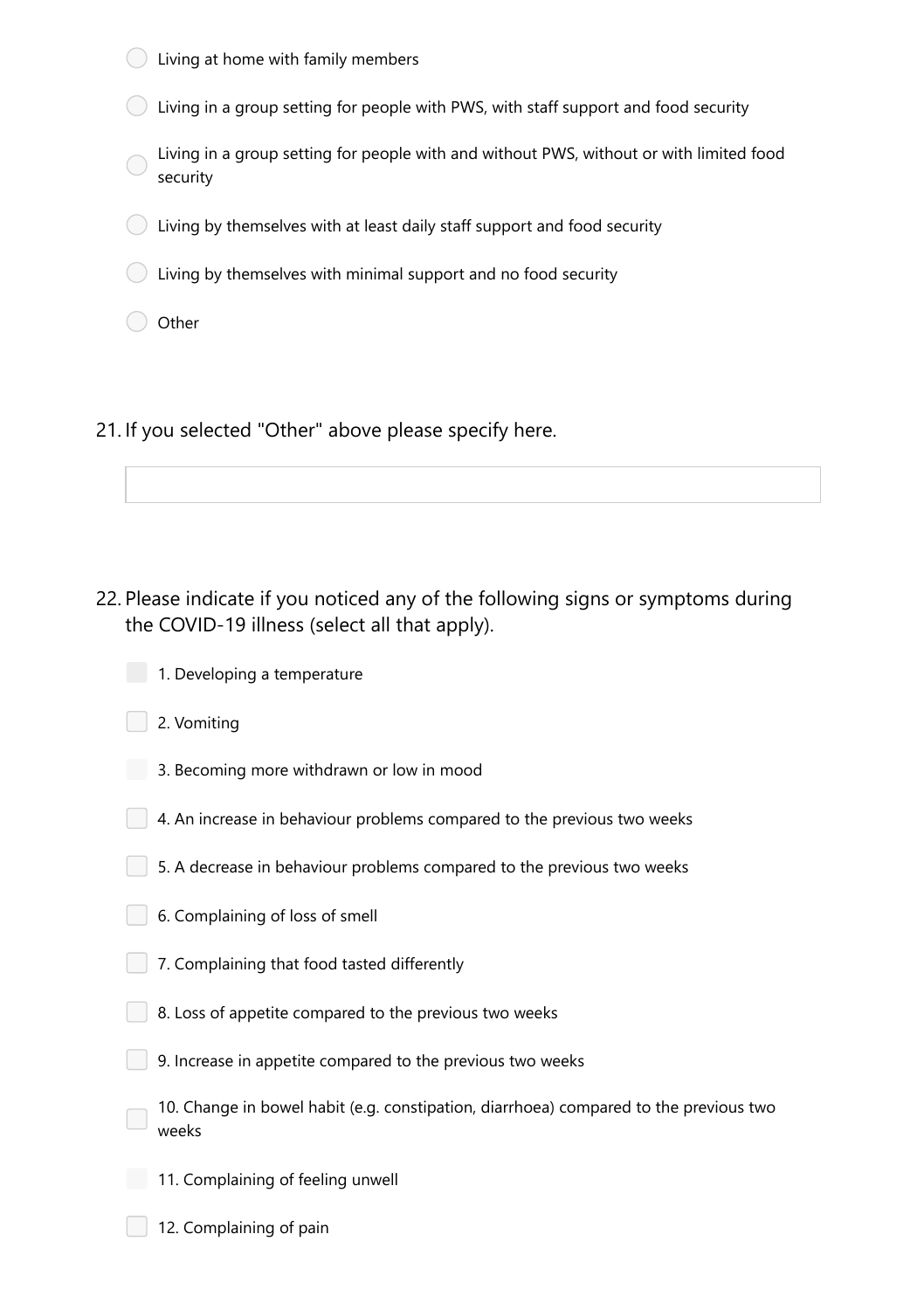- 13. Becoming confused and/or disoriented 14. Complaining of abnormal and strange ideas (e.g. paranoid ideas) **15. Loss of interest in activities normally enjoyed** 16. Sore throat 17. Dry cough 18. Intermittent sudden chest pains 19. Increased fatigue / daytime sleepiness 20. Swelling (oedema) of the legs 21. Other
- 23. If you selected "Other" in the question above please specify here.

24. Preferably by using the numbers beside the signs and symptoms above in question 22, or by typing the answers in, please list the three most significant early signs or symptoms that you observed which made you concerned that the person with PWS was becoming unwell (e.g, 1, 3, 16).

25. Preferably by using the numbers beside the signs and symptoms above in question 22, or by typing the answers in, please list the three most obvious signs or symptoms which you observed in the person with PWS during the course of the illness (e.g, 1, 2, 12).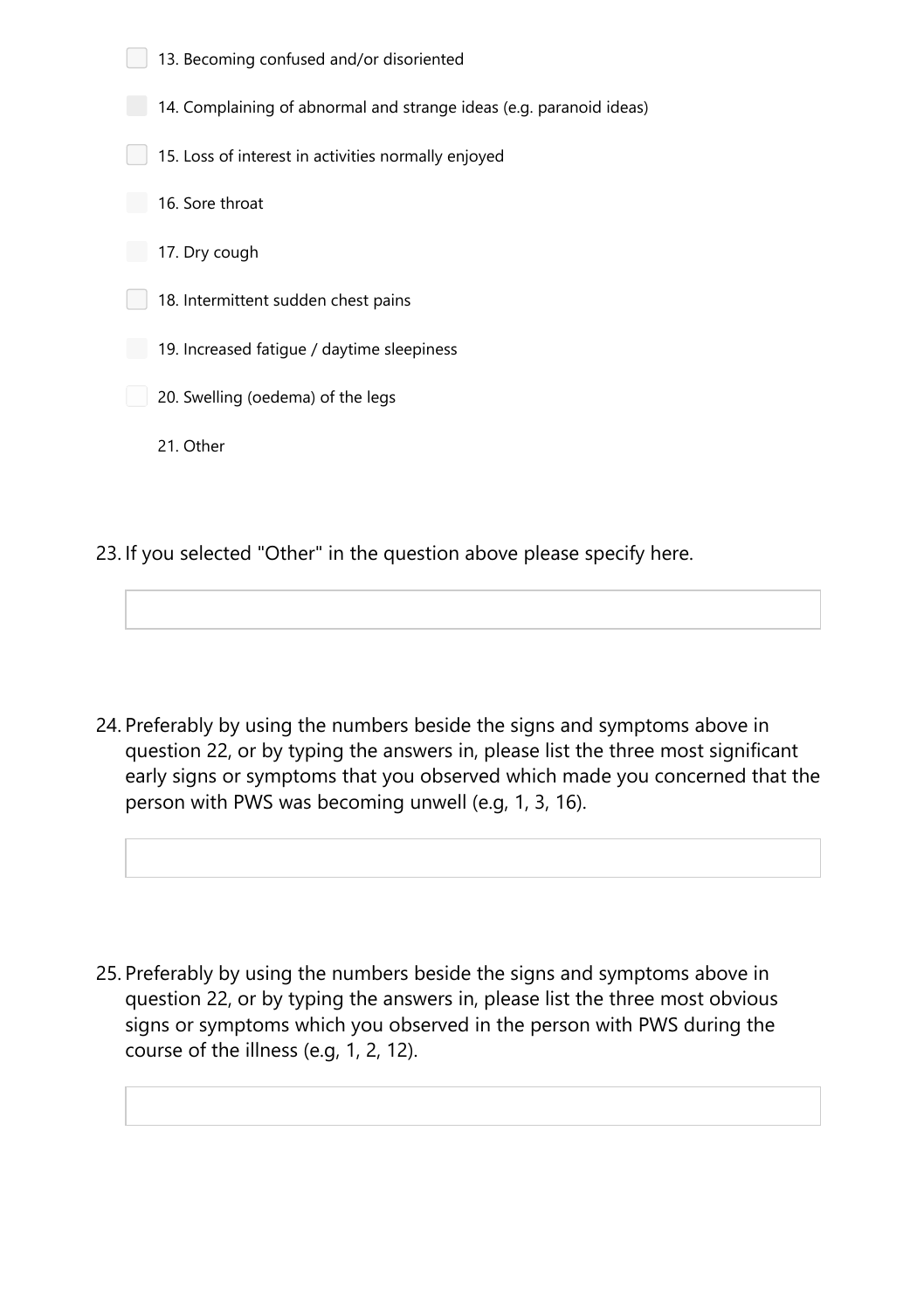26. Preferably by using the numbers beside the signs and symptoms above in question 22, or by typing the answers in, please list the three symptoms which the person with PWS most often reported or complained about during the course of the illness (e.g, 7, 10, 11).

27. This question is for the carers of those people with PWS who were admitted to hospital.

What was the reason for hospital admission (select all that applied)?

 $\Box$  Severe breathing difficulties

Marked deterioration in general health

Not eating and drinking sufficiently

The person with PWS was not in hospital (go to question 32)

**Other** 

Not known

28. If you selected "Other" above please specify here.

29. If the person with PWS was in hospital which of the following treatments were given (select all that apply)?



Admitted to the intensive care unit in the hospital





 $\Box$  Had an intravenous drip and given fluids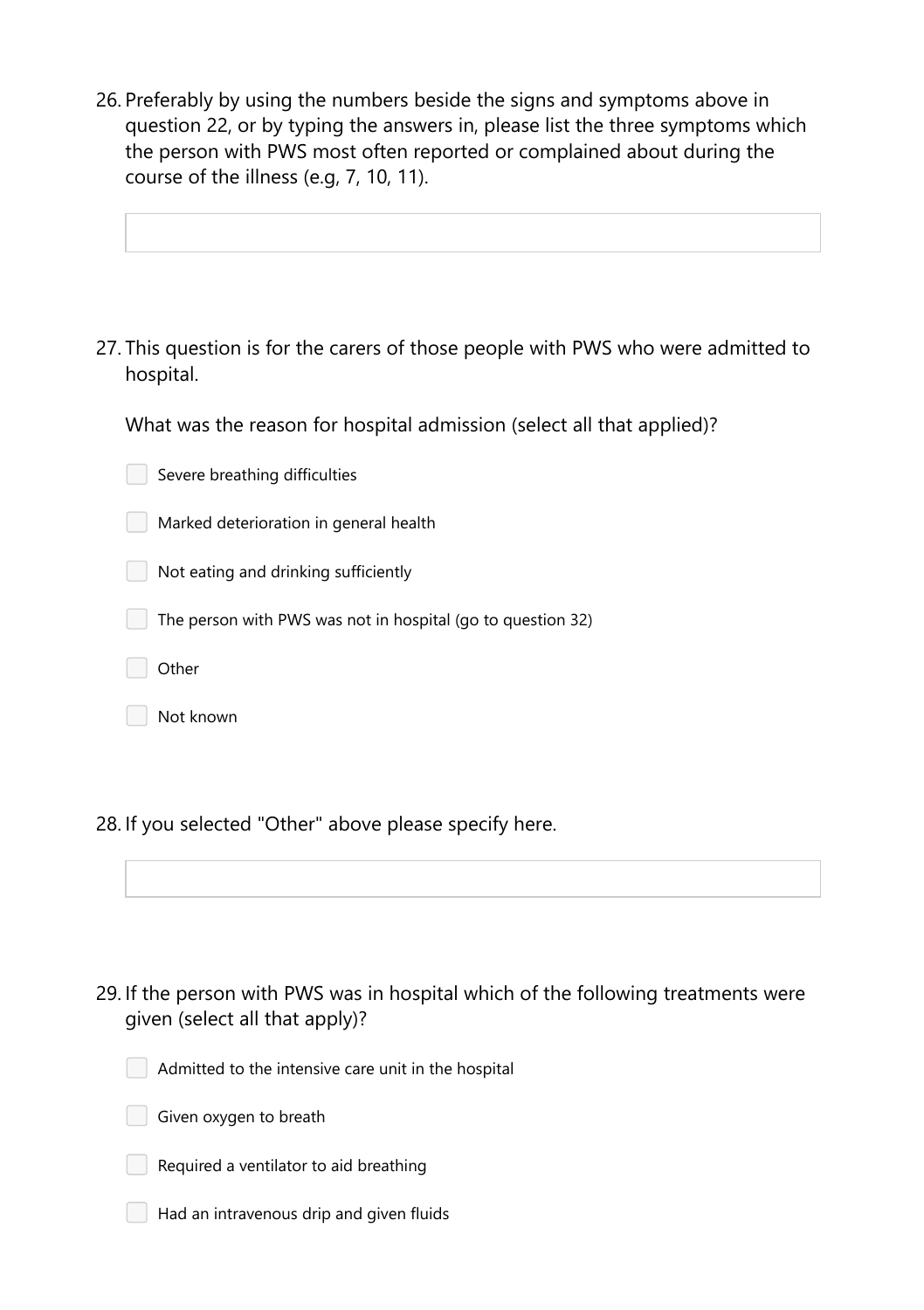| Received antibiotic or antiviral medication |  |
|---------------------------------------------|--|
| Received physiotherapy to aid breathing     |  |
| Any other treatments                        |  |
| Not known                                   |  |

30. If you selected "Any other treatments" please specify here.

31. If the person was on a ventilator in hospital please state for how many days this lasted.

- 32. Whether or not the person with PWS was in hospital, what was the outcome of the suspected or proven COVID-19 infection? Which of the following most accurately describe the outcome (select one only)?
	- Full recovery and back to their normal self
	- $\bigcirc$  Partial recovery but not fully back to their normal self
	- Died as a consequence of COVID-19 infection
	- $\bigcirc$  Died as a result of other complications secondary to COVID-19
- 33. Please indicate as best you can how long the person was ill with possible or diagnosed COVID-19 infection – from first symptoms to recovery or passing away.



- More than one week but less than two weeks
- More than two weeks (please specify below)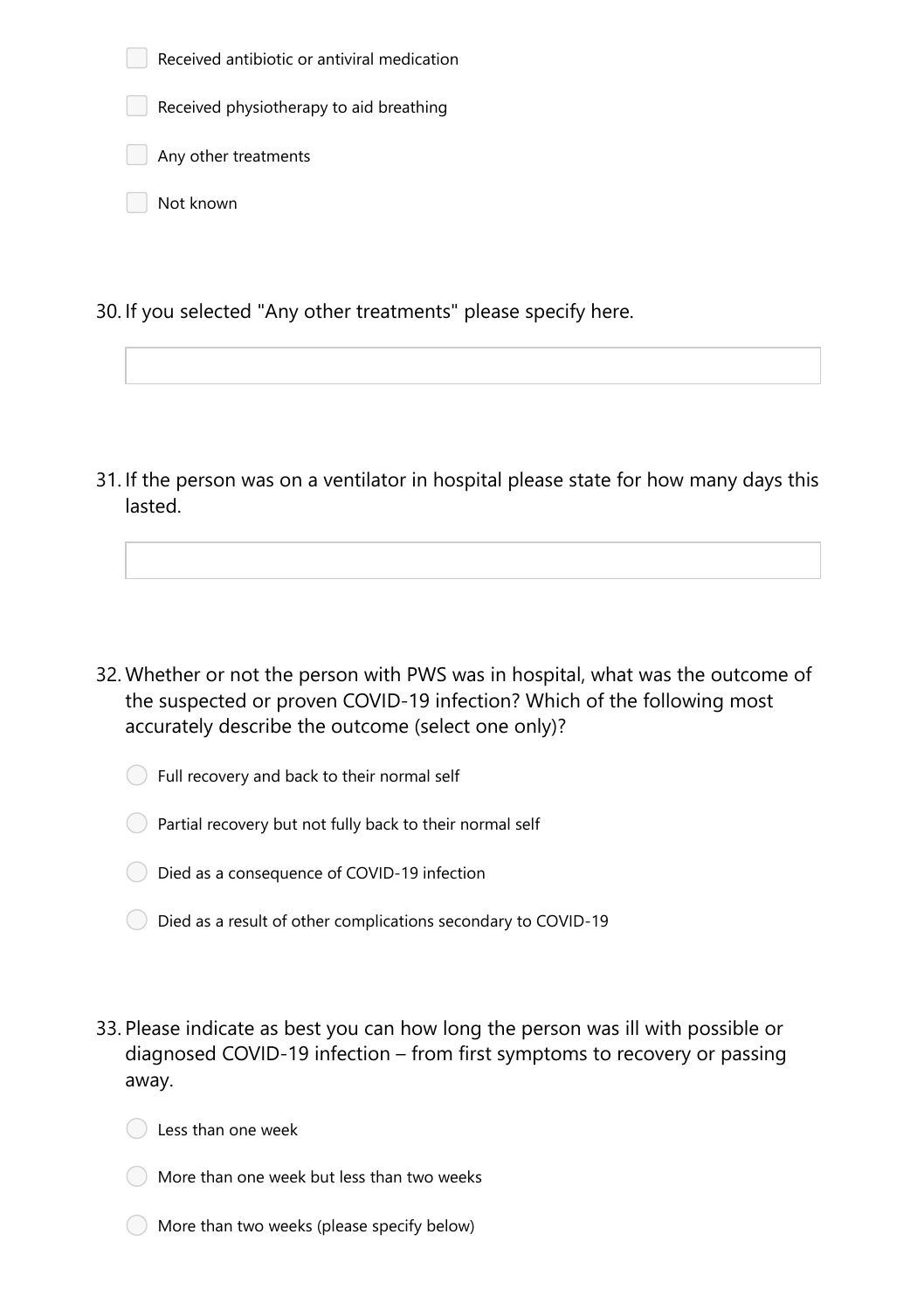34. If you selected "More than two weeks" above please specify the length of time here.

35. For those people with PWS who passed away please answer the following to the best of your ability (otherwise please go to question 38).

What was the direct cause of death as indicated on the death certificate or told to you by a doctor?

36. Were there any other factors that were listed on the death certificate or told to you by a doctor that may have contributed to the death of the person with PWS?

37. Were there any other factors that, in your opinion, may have contributed to the death of the person with PWS?

38. Many countries in the world have placed severe restrictions on people's lives during the pandemic. Please indicate which of the following statements best describes any changes that have taken place in the area where the person with PWS lives (select the one that best applies).

There have been no restrictions and most people are still allowed to lead their normal  $\bigcirc$ life

There are relatively minor limitations - for example, not mixing with many people at a concert or at a sports event, and keeping their distance from others when out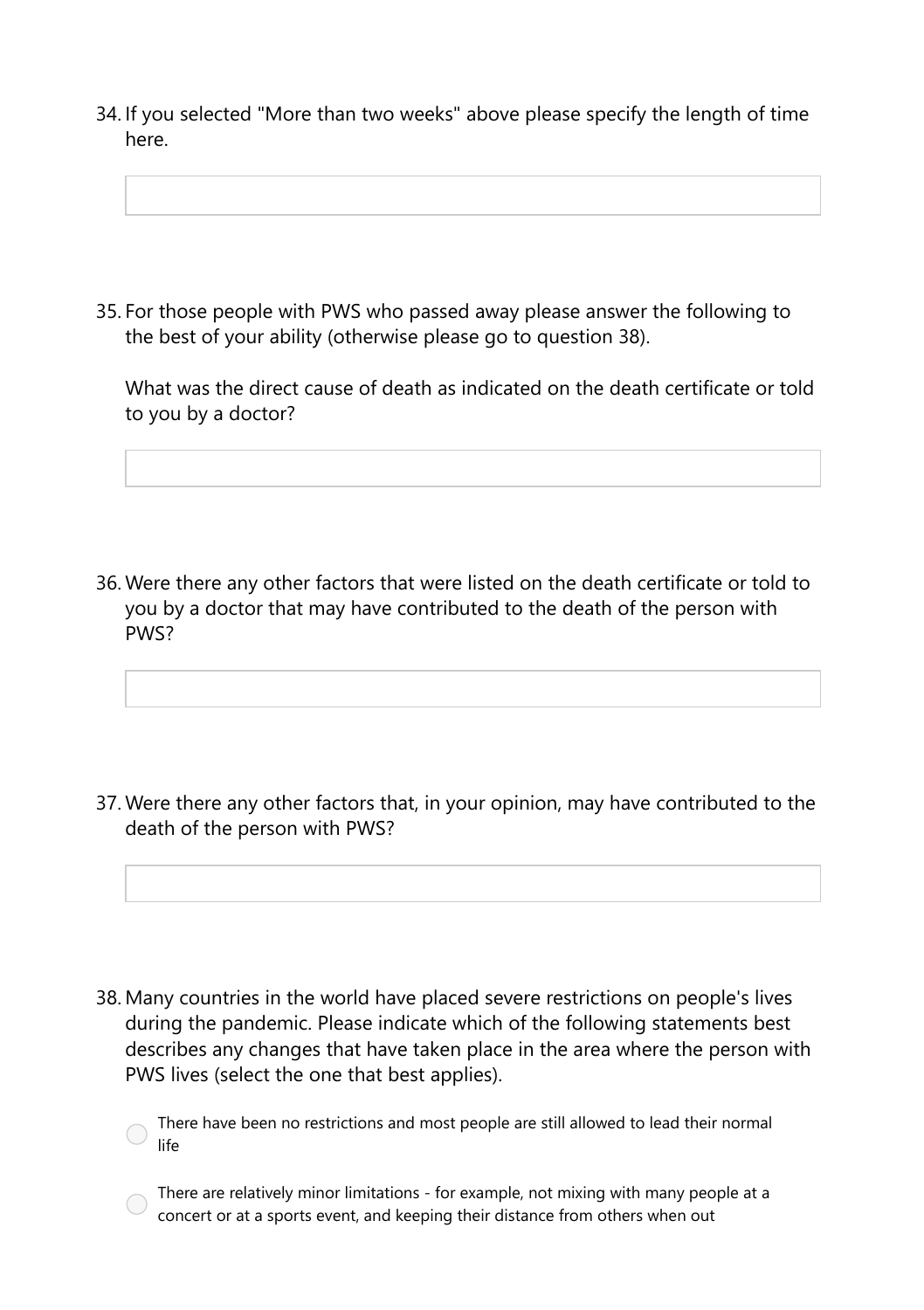People must only mix with those who they share their accommodation with (for example family members or friends) and they can only leave the house if they need medical treatment, to buy essential food or there is some emergency. They may still be allowed physical activity outside the house once or twice a day.

People must remain in their accommodation at all times and not leave unless there is an emergency. Food is delivered by the shop or bought by others to the house.

- 39. Have other people where the person with PWS lives or lived (e.g. family members, others with PWS) been diagnosed as having COVID-19?
	- Yes
	- No
	- Not known
- 40. Has the person with PWS changed residences as a result of the COVID-19 outbreak (for example gone back to their parents' home)?



- $\bigcirc$  No they still live in the same place
- 41. Has the person with PWS gained/lost weight since the social isolation COVID-19 strategies commenced?
	- Gained weight
	- C Lost weight
	- Maintained the same weight
	- Not known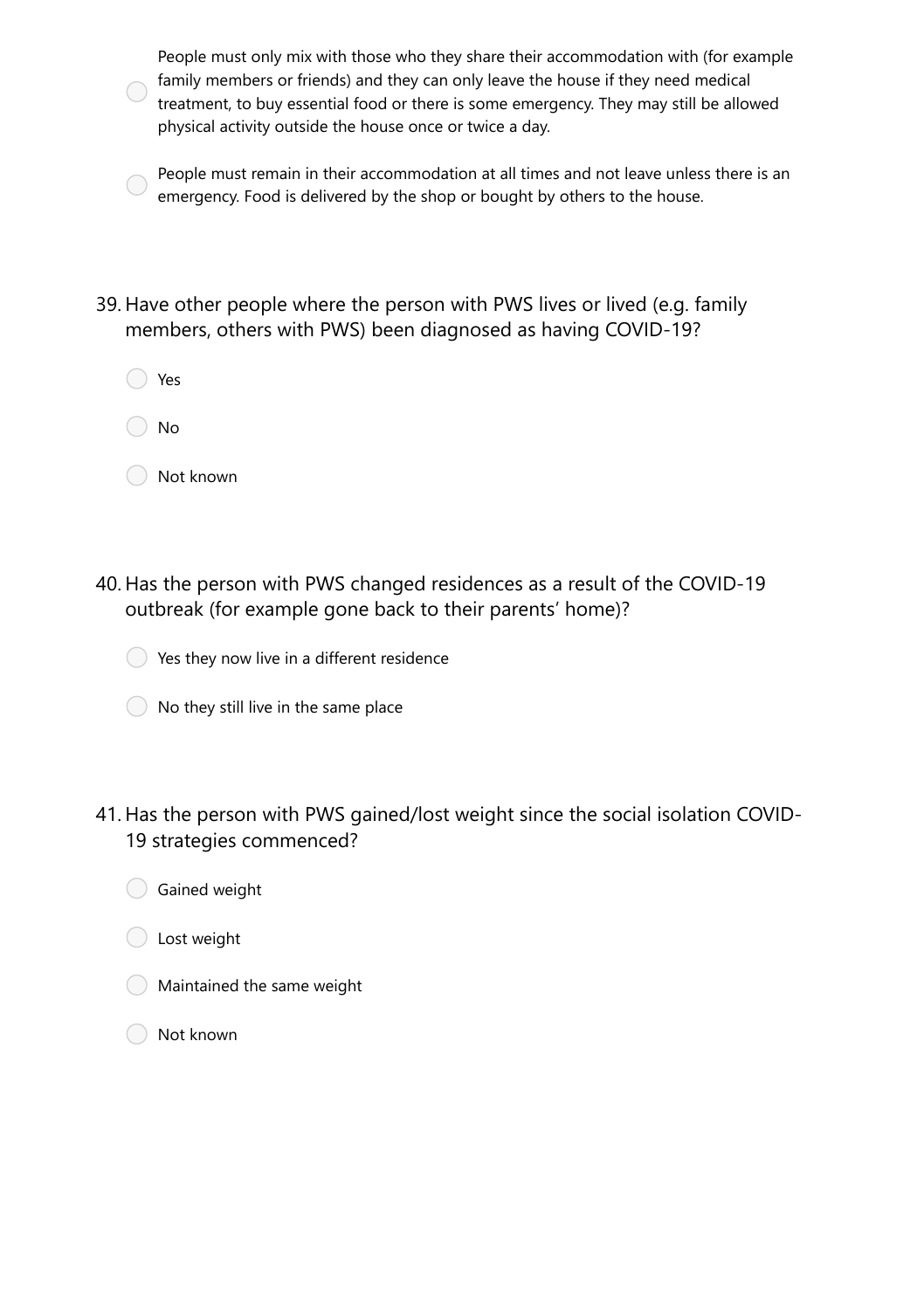## 42.Ethical aspects of care and treatment

Countries vary enormously in the health facilities that are available and in how prepared they were for the pandemic. Please make a judgement as to which statement below best describes the care the person with PWS received when they had COVID-19 (select one only).

 $\bigcirc$  The person with PWS had a very mild illness and could be supported where they lived

The person with PWS received the best possible care under the circumstances at the time, and similar levels of care as others with COVID-19 infection

The person with PWS received limited and poor care due to lack of resources for everybody including others without PWS with COVID-19 infection

The person with PWS received poor care because they were not seen as being a priority when health services were under such pressure

43. About the health circumstances in the country where the person with PWS was living at the time.

Please indicate which of the following best applies to the country where the person with PWS lived (select one only).

The country has advanced healthcare facilities

The country has advanced health care facilities but they are not always available to people with PWS

The country has limited health care facilities, for example limited access to doctors and to hospital services, such as intensive care

Accessing health care is very difficult because it is lacking or not available, for example, in rural settings

Other

## 44. If you selected "Other" above please specify here.